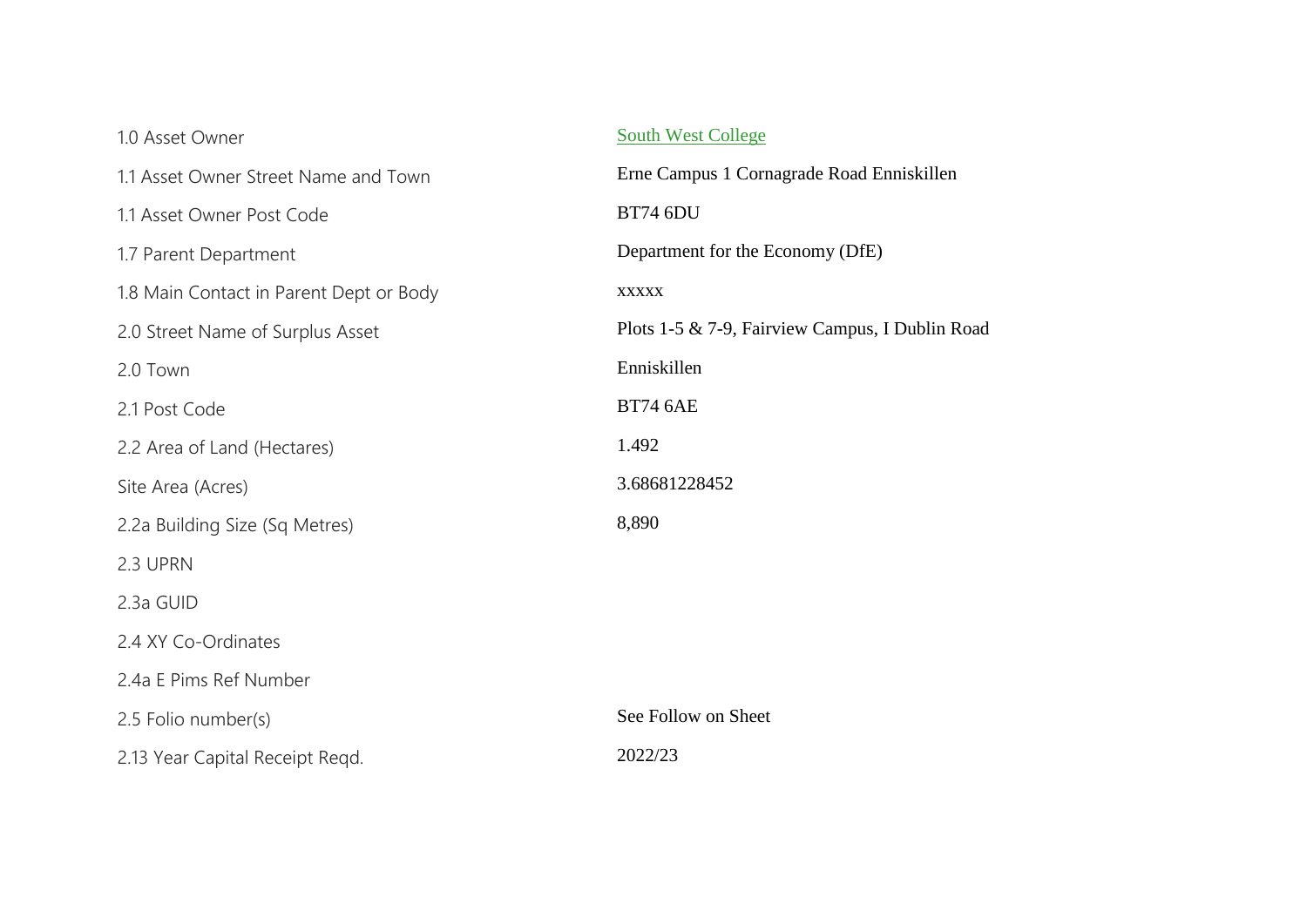| 2.14 Last Operational Use Category                  | Educational/Cultural                                                                                                                            |
|-----------------------------------------------------|-------------------------------------------------------------------------------------------------------------------------------------------------|
| 2.14a Other Use Category                            |                                                                                                                                                 |
| 2.15 Main Contact for Inspection                    | Eimear Grugan                                                                                                                                   |
| 2.16 Contact Tel Number                             | 07786335187                                                                                                                                     |
| 2.17 Contact Email                                  | eimear.grugan@swc.ac.uk                                                                                                                         |
| 2.18 Private Sector Interest                        | N <sub>o</sub>                                                                                                                                  |
| 2.19 Public Sector Interest                         | N <sub>o</sub>                                                                                                                                  |
| 2.20 Any Current/Pending Planning Decisions?        | N <sub>o</sub>                                                                                                                                  |
| 2.20a Details of Current/Pending Planning Decisions |                                                                                                                                                 |
| 4.0 Is the Land Registered?                         | N <sub>o</sub>                                                                                                                                  |
| 4.1 Do you hold Title Documents?                    | Yes                                                                                                                                             |
| 4.1a Holder of Title documents                      |                                                                                                                                                 |
| 5.0 Ownership Details                               | The Government Body of South West College by way of statuory<br>devolution.<br>The Property comprises of 8 plots as detailed on follow on sheet |
| 5.1 Occupation Status                               | Vacant                                                                                                                                          |
| 5.2 Basis of Occupation                             |                                                                                                                                                 |
| 5.3 Type of Tenure                                  |                                                                                                                                                 |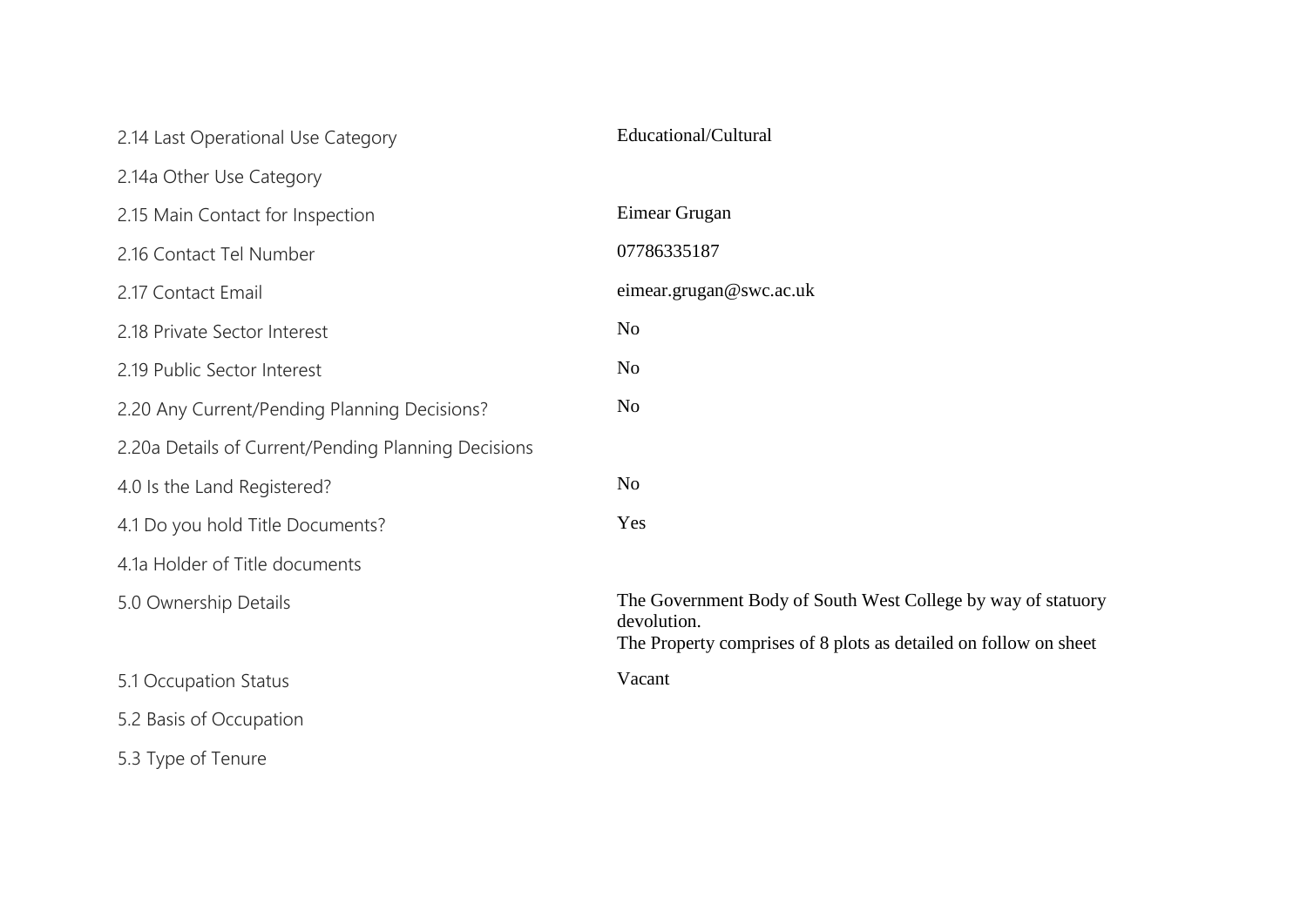5.6 Vacant Possession Date in Lease

- 5.7 Actual Vacant Possession Date
- 5.8 Annual Vacant Holding Costs
- 5.9 Details of Illegal Use

| 6.0 Are there any Wayleaves? | Yes            |
|------------------------------|----------------|
| 6.1 Easements                | Yes            |
| 6.2 Rights of Way            | N <sub>0</sub> |
| 6.3 Restrictive Covenants    | N <sub>o</sub> |
| 6.4 Rights of Re-entry       | N <sub>o</sub> |
| 6.5 Possessory Title Claims  | N <sub>0</sub> |
| 6.6 Reservations             | N <sub>0</sub> |
|                              |                |

6.7 Is the Property a Listed Building or Scheduled Monument? Yes

6.8 Details Plot 3 - NIE Wayleave Agreement dated 28th August 1981 granted by Mary & Veronica Cassidy. Wayleave Agreement No. 073582 Plot 5 - is subject to a NIE lease dated 17th December 2012 between Governing Body SWC (1) and NIE ltd. (2) Plot 8 - is subject to rents covenents and conditions as reserved by a lease forever dated 26th August 1919 in so far as it relates to the plot and has a right to use all sewers drains and watercourses in or upon the property and passgae of water and soil excepted and reserved out of title